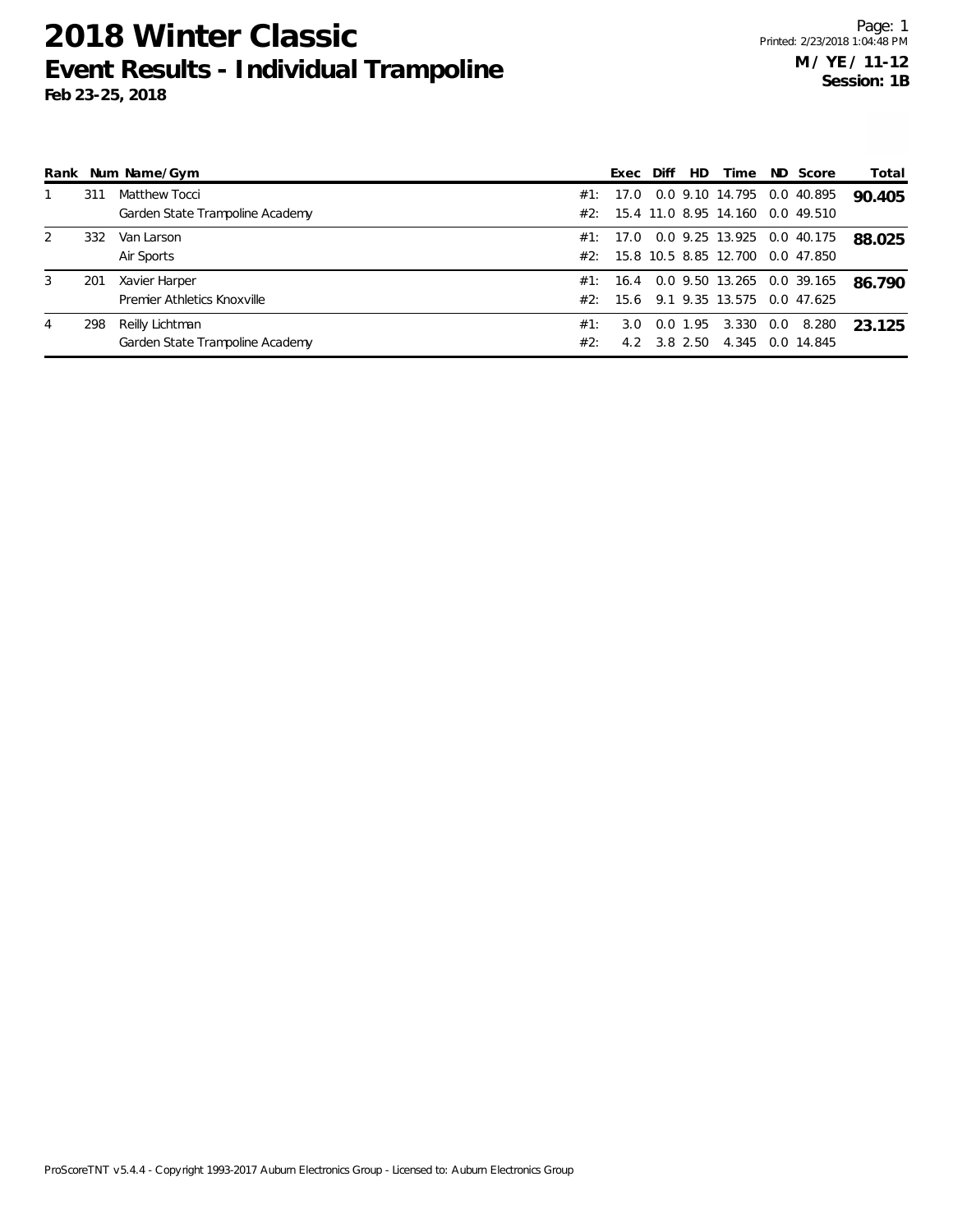|                |     | Rank Num Name/Gym                                 |            | Exec         | Diff | <b>HD</b> | Time                                     |     | ND Score                       | Total  |
|----------------|-----|---------------------------------------------------|------------|--------------|------|-----------|------------------------------------------|-----|--------------------------------|--------|
|                | 280 | Logan McCoy<br>Elite Trampoline Academy           | #1:<br>#2: | 18.6         |      |           | 0.0 9.65 15.120<br>16.0 10.4 8.95 13.625 |     | 0.0 43.370<br>0.0 48.975       | 92.345 |
| 2              | 205 | Ava Dehanes<br>Elite Trampoline Academy           | #1:<br>#2: | 18.0<br>16.6 |      |           | 0.0 9.55 13.620<br>8.5 9.35 13.335       |     | 0.0 41.170<br>0.0 47.785       | 88.955 |
| 3              | 284 | Lynlee Taylor<br><b>Twist and Shout</b>           | #1:<br>#2: | 16.2<br>16.2 |      |           | 0.0 9.20 13.875<br>9.4 9.60 13.420       |     | 0.0 39.275<br>0.048.620        | 87.895 |
| $\overline{4}$ | 302 | Leah Garafalo<br>Garden State Trampoline Academy  | #1:<br>#2: | 16.8<br>15.6 |      |           | 0.0 8.90 13.500<br>8.9 9.80 12.925       |     | 0.0 39.200<br>0.047.225        | 86.425 |
| 5              | 286 | Holly Richardson<br>Airborne Gymnastics and Dance | #1:<br>#2: | 15.8<br>14.4 |      |           | 0.0 9.40 13.083<br>9.1 9.25 13.092       |     | $0.0$ 38.283<br>0.0 45.842     | 84.125 |
| 6              | 266 | <b>Emily Landers</b><br>Top Star Training Center  | #1:<br>#2: | 16.2<br>14.0 |      |           | 0.0 9.15 12.590<br>8.5 9.45 12.460       |     | 0.0 37.940<br>0.044.410        | 82.350 |
| $\overline{7}$ | 214 | Jillian Jones-Pschirrer<br>Kris Power Tumbling    | #1:<br>#2: | 15.2<br>14.4 |      |           | 0.0 9.35 12.205<br>7.5 9.30 13.050       |     | 0.0 36.755<br>0.044.250        | 81.005 |
| 8              | 306 | Rosalie Thongphay<br>Scottsdale Gymnastics        | #1:<br>#2: | 17.0<br>7.8  |      | 5.5 4.55  | 0.0 9.55 13.680<br>6.755                 |     | 0.0 40.230<br>0.0 24.605       | 64.835 |
| 9              | 264 | Reese Nichols<br>Kris Power Tumbling              | #1:<br>#2: | 2.8<br>14.2  | 0.0  | 1.80      | 2.190<br>7.6 8.50 11.635                 | 0.0 | 6.790<br>0.0 41.935            | 48.725 |
| 10             | 308 | Rayleigh Huette<br>K and L Tumbletown             | #1:<br>#2: | 17.6<br>1.4  |      | 1.5 1.00  | 0.0 9.75 14.620<br>1.430                 |     | 0.0 41.970<br>$0.0\quad 5.330$ | 47.300 |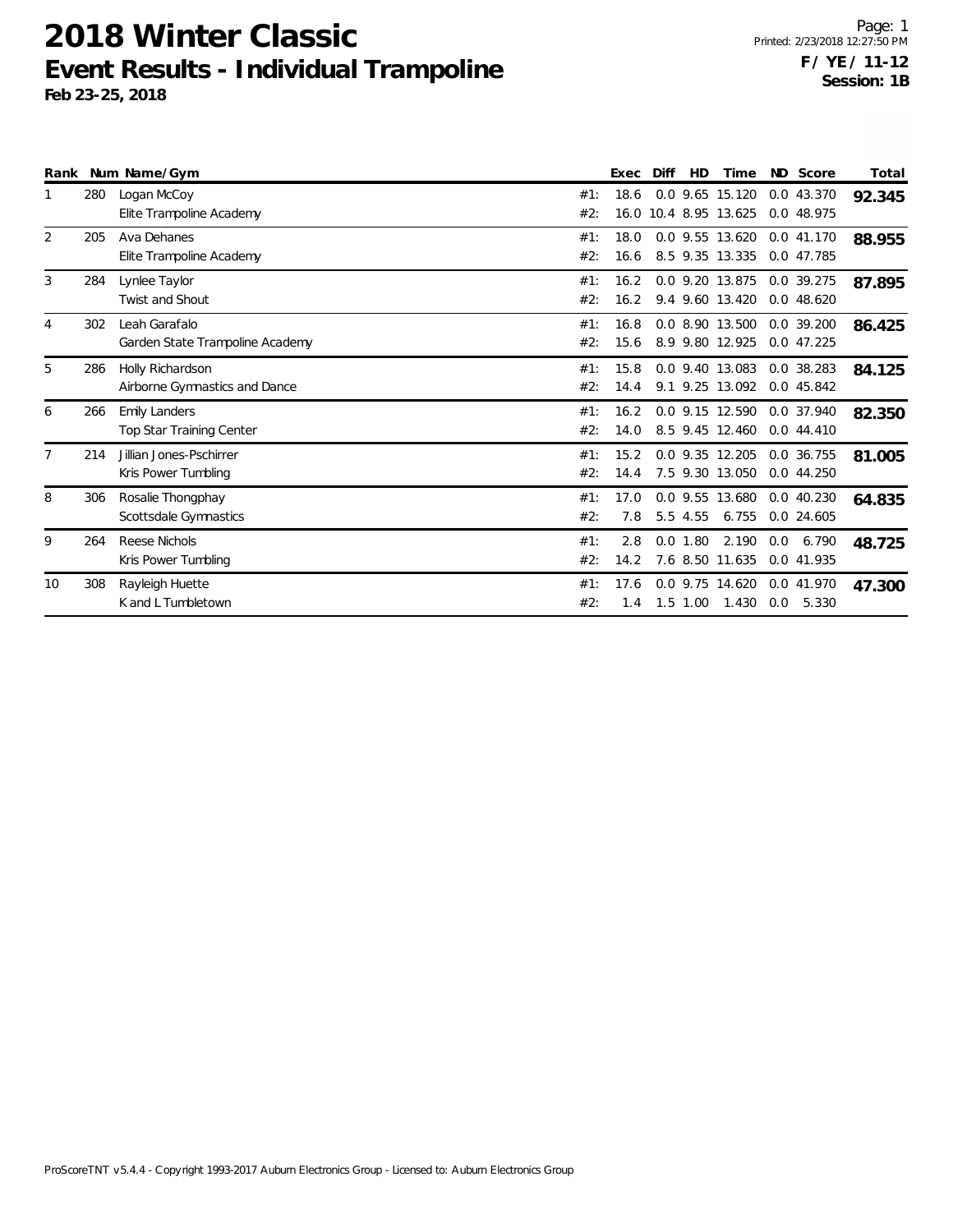|   |     | Rank Num Name/Gym                    |     | <b>Exec</b> | Diff | HD | Time | ND Score                                 | Total  |
|---|-----|--------------------------------------|-----|-------------|------|----|------|------------------------------------------|--------|
|   | 465 | Jace Williams                        | #1: |             |      |    |      | $18.4$ 0.0 9.35 14.975 $\ldots$ 42.725   | 93.490 |
|   |     | North Valley Gymnastics              | #2: |             |      |    |      | 14.8 13.1 9.10 13.765 . 50.765           |        |
| 2 | 494 | Keenan Howell                        | #1: |             |      |    |      | $16.6$ 0.0 9.00 16.325 $\ldots$ 41.925   | 92.210 |
|   |     | Legacy Training Center               | #2: |             |      |    |      | 14.6 11.2 9.20 15.285 __ 50.285          |        |
| 3 | 502 | Garrett George                       | #1: |             |      |    |      | $18.2$ 0.0 9.15 14.915 $\ldots$ 42.265   | 91.675 |
|   |     | Merino Trampoline Gymnastics Academy | #2: |             |      |    |      | 14.6 12.5 9.15 13.160 __ 49.410          |        |
| 4 | 397 | <b>Braxton Higgins</b>               | #1: | 18.0        |      |    |      | $0.0$ 9.15 14.095 $\_ 41.245$            | 91.430 |
|   |     | Skywalkers                           | #2: |             |      |    |      | 17.0 9.7 9.35 14.135 $\text{\_}2$ 50.185 |        |
| 5 | 430 | Tomas Minc                           | #1: |             |      |    |      | $16.8$ 0.0 9.25 14.650 $\ldots$ 40.700   | 88.590 |
|   |     | Dynamite Gymnastics                  | #2: |             |      |    |      | 14.2 11.1 8.40 14.190 __ 47.890          |        |
| 6 | 391 | Jayce Percival                       | #1: |             |      |    |      | 16.0 0.0 9.10 13.205 $\text{---}$ 38.305 | 86.290 |
|   |     | <b>Gymnast Factory</b>               | #2: |             |      |    |      | 15.0 11.0 8.80 13.185 __ 47.985          |        |
| 7 | 382 | Zachary Halter                       | #1: | 17.0        |      |    |      | $0.0$ 9.35 13.505 $\ldots$ 39.855        | 85.540 |
|   |     | Seattle Gymnastics-Ballard           | #2: |             |      |    |      | 15.2 8.5 8.75 13.235 __ 45.685           |        |
| 8 | 509 | Changa Anderson                      | #1: | 18.4        |      |    |      | 0.0 9.00 15.815 $_{\leftarrow}$ 43.215   | 75.605 |
|   |     | Silver Stars Gymnastics              | #2: |             |      |    |      | 9.6 8.1 5.40 9.290 $\text{---}$ 32.390   |        |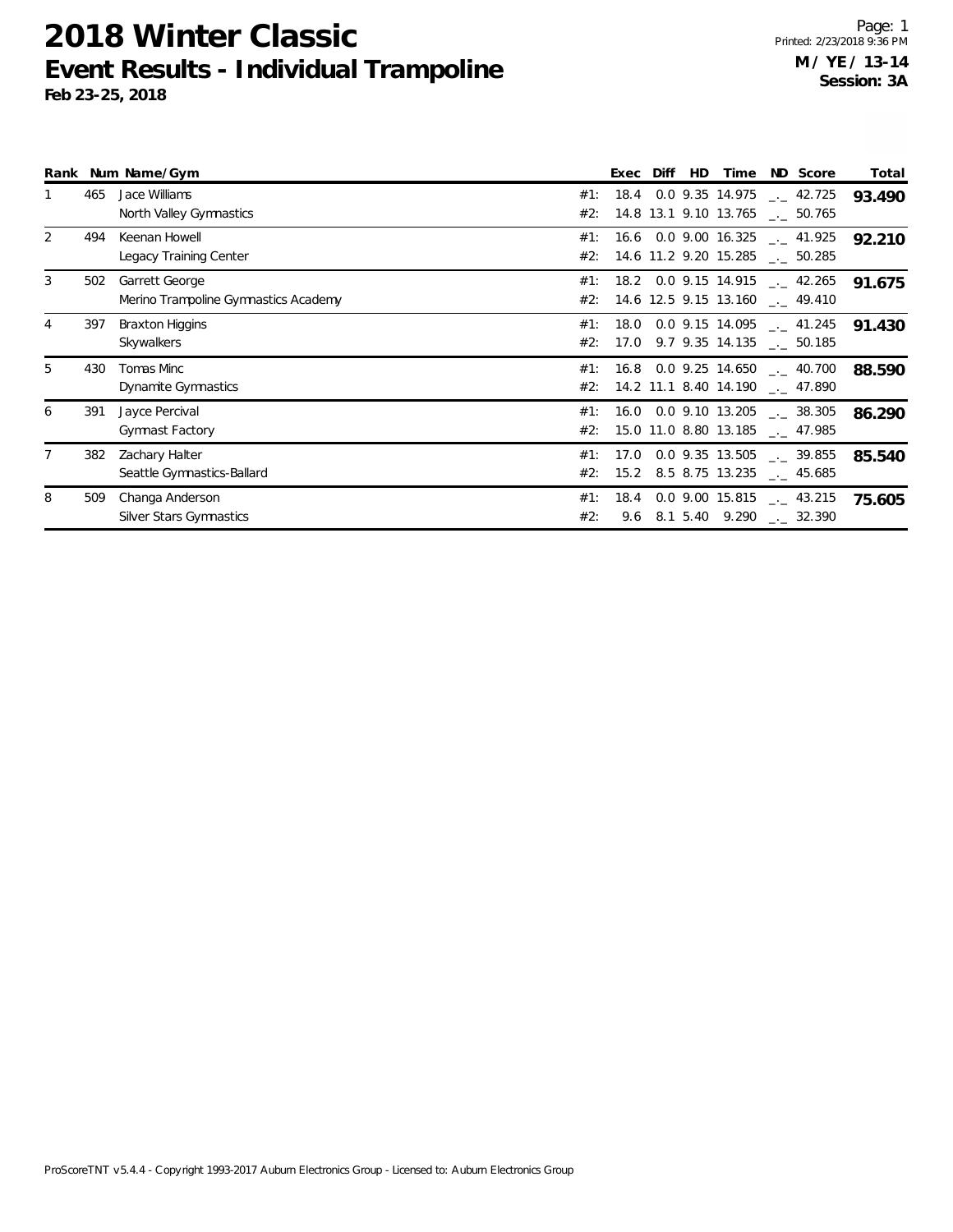| Rank |     | Num Name/Gym                         |     | Exec | Diff | HD         | Time                        | ND Score     | Total  |
|------|-----|--------------------------------------|-----|------|------|------------|-----------------------------|--------------|--------|
| 1    | 471 | Krista McNary                        | #1: | 17.8 |      |            | 0.0 9.70 15.715             | 0.0 43.215   | 94.380 |
|      |     | Victoria Gymagic Inc.                | #2: |      |      |            | 15.4 11.2 9.30 15.265       | 0.051.165    |        |
| 2    | 438 | Brooke Warzecha                      | #1: | 18.8 |      |            | 0.0 9.70 14.785             | 0.043.285    | 92.675 |
|      |     | Victoria Gymagic Inc.                | #2: | 16.2 |      |            | 9.7 9.00 14.490             | 0.0 49.390   |        |
| 3    | 403 | Ava Hernando                         | #1: | 18.0 |      |            | 0.0 9.45 14.980             | 0.042.430    | 92.030 |
|      |     | Elite Trampoline Academy             | #2: |      |      |            | 16.0 10.4 9.30 13.900       | 0.0 49.600   |        |
| 4    | 479 | Jessica Francis                      | #1: | 17.6 |      |            | 0.0 9.60 15.195             | 0.0 42.395   | 90.635 |
|      |     | 3T1                                  | #2: |      |      |            | 14.6 10.4 9.35 13.890       | 0.0 48.240   |        |
| 5    | 353 | Vivian Schanely                      | #1: | 18.4 |      |            | 0.0 9.80 14.000             | 0.042.200    | 90.305 |
|      |     | Garden State Trampoline Academy      | #2: | 15.8 |      |            | 8.9 9.60 13.805             | 0.048.105    |        |
| 6    | 402 | Alexis Gustavson                     | #1: | 17.4 |      |            | 0.0 9.50 14.745             | 0.0 41.645   | 89.085 |
|      |     | Victoria Gymagic Inc.                | #2: | 14.8 |      |            | 9.8 8.90 13.940             | 0.047.440    |        |
| 7    | 405 | Josie Bain                           | #1: | 16.6 |      |            | 0.0 9.40 15.825             | 0.0 41.825   | 87.830 |
|      |     | North Valley Gymnastics              | #2: | 15.0 |      |            | 9.0 9.25 14.755 -2.0 46.005 |              |        |
| 8    | 339 | Rylee Chapman                        | #1: | 17.0 |      |            | 0.0 9.60 13.565             | 0.040.165    | 87.125 |
|      |     | 3T1                                  | #2: |      |      |            | 14.2 10.5 9.10 13.160       | 0.0 46.960   |        |
| 9    | 399 | Rachael DeSimone                     | #1: | 16.4 |      |            | 0.0 9.60 14.710 -2.0 38.710 |              | 86.935 |
|      |     | Garden State Trampoline Academy      | #2: |      |      |            | 14.6 10.3 9.50 13.825       | 0.048.225    |        |
| 10   | 482 | <b>Caroline Summers</b>              | #1: | 17.4 |      |            | 0.0 9.65 14.910             | 0.0 41.960   | 86.690 |
|      |     | Merino Trampoline Gymnastics Academy | #2: |      |      |            | 12.0 10.7 8.60 13.430       | 0.0 44.730   |        |
| 11   | 409 | Sharlotta Mozes                      | #1: | 16.4 |      |            | 0.0 9.70 13.660             | 0.0 39.760   | 85.665 |
|      |     | Air Sports                           | #2: | 14.0 |      |            | 9.4 9.35 13.155             | 0.0 45.905   |        |
| 12   | 352 | Ella Henshaw                         | #1: | 16.6 |      |            | 0.0 9.20 13.290             | 0.0 39.090   | 83.175 |
|      |     | Merino Trampoline Gymnastics Academy | #2: | 13.0 |      |            | 9.1 9.10 12.885             | 0.0 44.085   |        |
| 13   | 445 | Cameran Cooper                       | #1: | 15.8 |      |            | 0.0 9.50 12.735             | 0.0 38.035   | 80.910 |
|      |     | Tatarus Gymnastics and Tumbling      | #2: | 11.6 |      |            | 9.2 8.75 13.325             | 0.0 42.875   |        |
| 14   | 446 | Aliah Raga                           | #1: | 14.8 |      |            | 0.0 9.75 13.795             | 0.0 38.345   | 80.740 |
|      |     | Dulles Gymnastics Academy            | #2: | 12.6 |      |            | 7.7 8.90 13.195             | 0.0 42.395   |        |
| 15   | 392 | Tanna Andersen                       | #1: | 15.8 |      |            | 0.0 9.30 13.070             | 0.0 38.170   | 80.720 |
|      |     | Wasatch T&T                          | #2: | 11.8 |      |            | 9.7 9.10 11.950             | 0.0 42.550   |        |
| 16   | 423 | Juliana Okun                         | #1: | 17.0 |      |            | 0.0 9.60 14.410             | 0.041.010    | 59.815 |
|      |     | Elite Trampoline Academy             | #2: | 6.6  |      | 2.8 3.60   | 5.805                       | 0.0 18.805   |        |
| 17   | 422 | Sophie Stone                         | #1: | 18.4 |      |            | 0.0 9.50 14.175             | 0.0 42.075   | 57.395 |
|      |     | 3T1                                  | #2: | 4.6  |      | $3.8$ 2.60 | 4.320                       | 0.0 15.320   |        |
| 18   | 489 | Kailyn Brzozowski                    | #1: | 16.6 |      |            | $0.0$ $0.00$ $14.210$       | $0.0$ 30.810 | 50.270 |
|      |     | <b>Champions Westlake</b>            | #2: | 5.6  |      |            | 4.6 3.50 5.760              | 0.0 19.460   |        |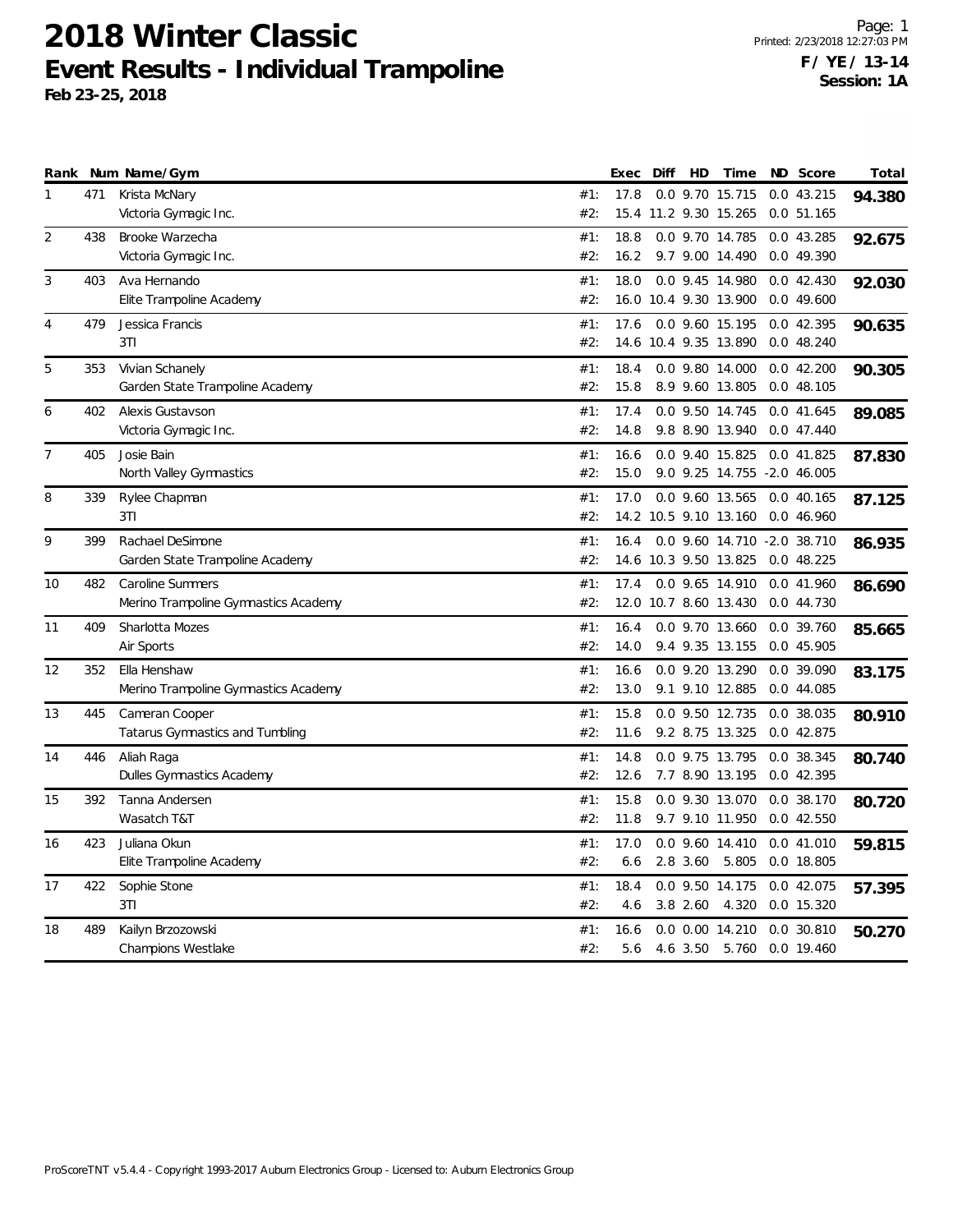|                |     | Rank Num Name/Gym                |     | <b>Exec</b> | Diff | HD            | Time                  |     | ND Score     | Total  |
|----------------|-----|----------------------------------|-----|-------------|------|---------------|-----------------------|-----|--------------|--------|
|                | 761 | Noah Orr                         | #1: | 18.4        |      |               | $0.0$ 9.20 16.420     |     | 0.044.020    | 97.565 |
|                |     | Air Sports                       | #2: |             |      |               | 16.0 13.0 8.60 15.945 |     | 0.0 53.545   |        |
| 2              | 760 | <b>Andrew Wise</b>               | #1: | 17.0        |      |               | 0.0 8.95 15.025       |     | 0.0 40.975   | 91.020 |
|                |     | <b>T&amp;T Express</b>           | #2: |             |      |               | 15.4 11.1 8.10 15.445 |     | 0.0 50.045   |        |
| 3              | 708 | Taro Iovan                       | #1: | 16.6        |      |               | 0.0 9.25 14.340       |     | 0.0 40.190   | 90.160 |
|                |     | Airborne Gymnastics and Dance    | #2: | 15.4        |      |               | 9.5 9.50 15.570       |     | 0.0 49.970   |        |
| 4              | 730 | Alex Hampton                     | #1: | 16.0        |      |               | 0.0 8.95 16.325       |     | 0.0 41.275   | 89.415 |
|                |     | Xtreme Gymnastics and Trampoline | #2: |             |      |               | 13.8 10.2 8.40 15.740 |     | 0.048.140    |        |
| 5              | 668 | Tenma Ide                        | #1: | 11.8        |      |               | $0.0 \t6.25 \t10.685$ |     | 0.0 28.735   | 76.085 |
|                |     | Airborne Gymnastics and Dance    | #2: | 13.6        |      |               | 11.0 8.80 13.950      |     | 0.0 47.350   |        |
| 6              | 709 | Drake McMullen                   | #1: | 16.8        |      |               | $0.0$ 9.45 16.630     |     | 0.0 42.880   | 71.945 |
|                |     | Amplify Gymnastics               | #2: | 8.2         |      | $6.4\;\;5.20$ | 9.265                 |     | 0.0 29.065   |        |
| $\overline{7}$ | 674 | Vincent Pedulla                  | #1: | 18.4        |      |               | 0.0 9.15 16.505       |     | 0.0 44.055   | 54.510 |
|                |     | Garden State Trampoline Academy  | #2: | 3.2         |      | 2.1 1.75      | 3.405                 |     | $0.0$ 10.455 |        |
| 8              | 732 | Nicholas Melloni                 | #1: | 15.0        | 0.0  | 9.65          | 14.610                |     | 0.0 39.260   | 44.530 |
|                |     | Dulles Gymnastics Academy        | #2: | 1.4         |      | $1.5 \ 0.85$  | 1.520                 | 0.0 | 5.270        |        |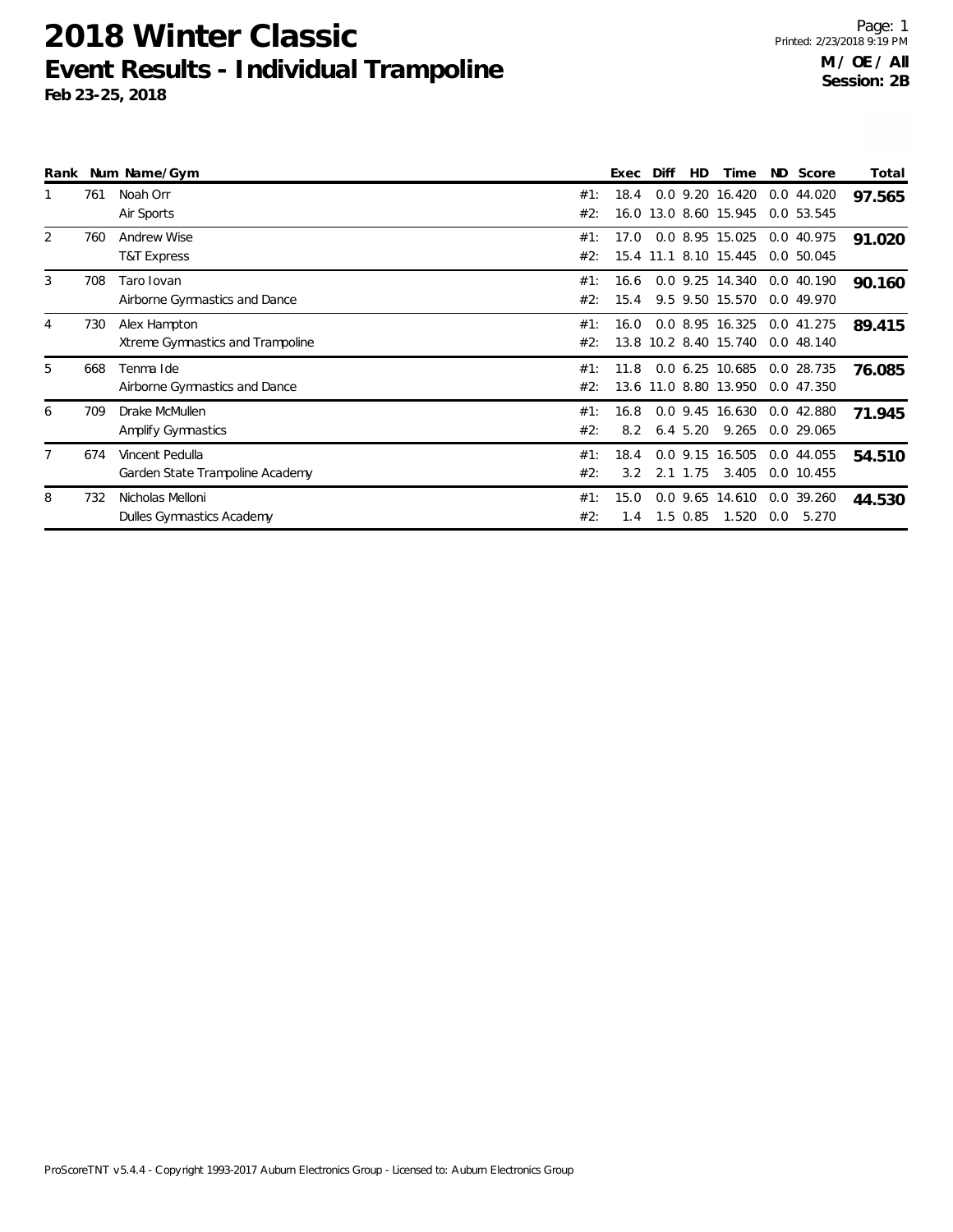|                |     | Rank Num Name/Gym                               |            | <b>Exec</b>  | Diff | <b>HD</b> | Time                                           | ND Score                 | Total  |
|----------------|-----|-------------------------------------------------|------------|--------------|------|-----------|------------------------------------------------|--------------------------|--------|
| 1              | 815 | Lexi Vigil<br>Acrospirits                       | #1:<br>#2: | 19.0         |      |           | 0.0 9.65 16.080<br>17.4 11.9 9.40 15.475       | 0.0 44.730<br>0.0 54.175 | 98.905 |
| 2              | 661 | Rachel Godfrey<br>Premier Gymnastics            | #1:<br>#2: | 18.8<br>18.0 |      |           | 0.0 9.10 14.235 -2.0 40.135<br>9.6 9.60 14.595 | 0.0 51.795               | 91.930 |
| 3              | 717 | Tonia Helmboldt<br>Premier Athletics Knoxville  | #1:<br>#2: | 17.6<br>15.2 |      |           | 0.0 9.50 14.495<br>9.5 9.45 14.220             | 0.0 41.595<br>0.0 48.370 | 89.965 |
| 4              | 699 | Haylee Weiss<br>Skywalkers                      | #1:<br>#2: | 18.4<br>15.4 |      |           | 0.0 9.55 14.715<br>9.0 9.00 13.765             | 0.0 42.665<br>0.0 47.165 | 89.830 |
| 5              | 752 | Kaley DeWeese<br>The Palaestra                  | #1:<br>#2: | 18.2<br>15.6 |      |           | 0.0 9.40 14.250<br>9.6 8.65 14.105             | 0.0 41.850<br>0.0 47.955 | 89.805 |
| 6              | 670 | <b>Aubrey Beyers</b><br>Kris Power Tumbling     | #1:<br>#2: | 15.4<br>16.0 |      |           | 0.0 9.75 14.755<br>9.1 8.85 14.360             | 0.0 39.905<br>0.0 48.310 | 88.215 |
| $\overline{7}$ | 657 | <b>Elli Deters</b><br>For the Kidz              | #1:<br>#2: | 17.6<br>15.4 |      |           | 0.0 9.40 13.700<br>7.6 9.60 13.815             | 0.040.700<br>0.0 46.415  | 87.115 |
| 8              | 755 | Lacey Jenkins<br>Phoenix Elite                  | #1:<br>#2: | 15.6<br>14.2 |      |           | 0.0 9.40 14.490<br>9.7 9.40 14.235             | 0.0 39.490<br>0.0 47.535 | 87.025 |
| 9              | 742 | Greta Morgan<br>One World Gymnastics            | #1:<br>#2: | 17.2<br>16.0 |      |           | 0.0 9.70 13.980 -2.0 38.880<br>9.3 9.30 13.420 | 0.048.020                | 86.900 |
| 10             | 680 | Noelle Moser<br>Garden State Trampoline Academy | #1:<br>#2: | 17.2<br>10.2 |      |           | 0.0 9.70 15.320<br>6.0 5.50 8.810              | 0.042.220<br>0.0 30.510  | 72.730 |
| 11             | 654 | Casey Primiano<br>Elite Trampoline Academy      | #1:<br>#2: | 17.6<br>8.0  |      | 6.7, 4.25 | 0.0 9.65 14.465<br>7.425                       | 0.0 41.715<br>0.0 26.375 | 68.090 |
| 12             | 727 | Maya Yesharim<br>World Elite                    | #1:<br>#2: | 17.0<br>6.4  |      | 4.4 3.25  | 0.0 9.20 15.125<br>6.035                       | 0.0 41.325<br>0.0 20.085 | 61.410 |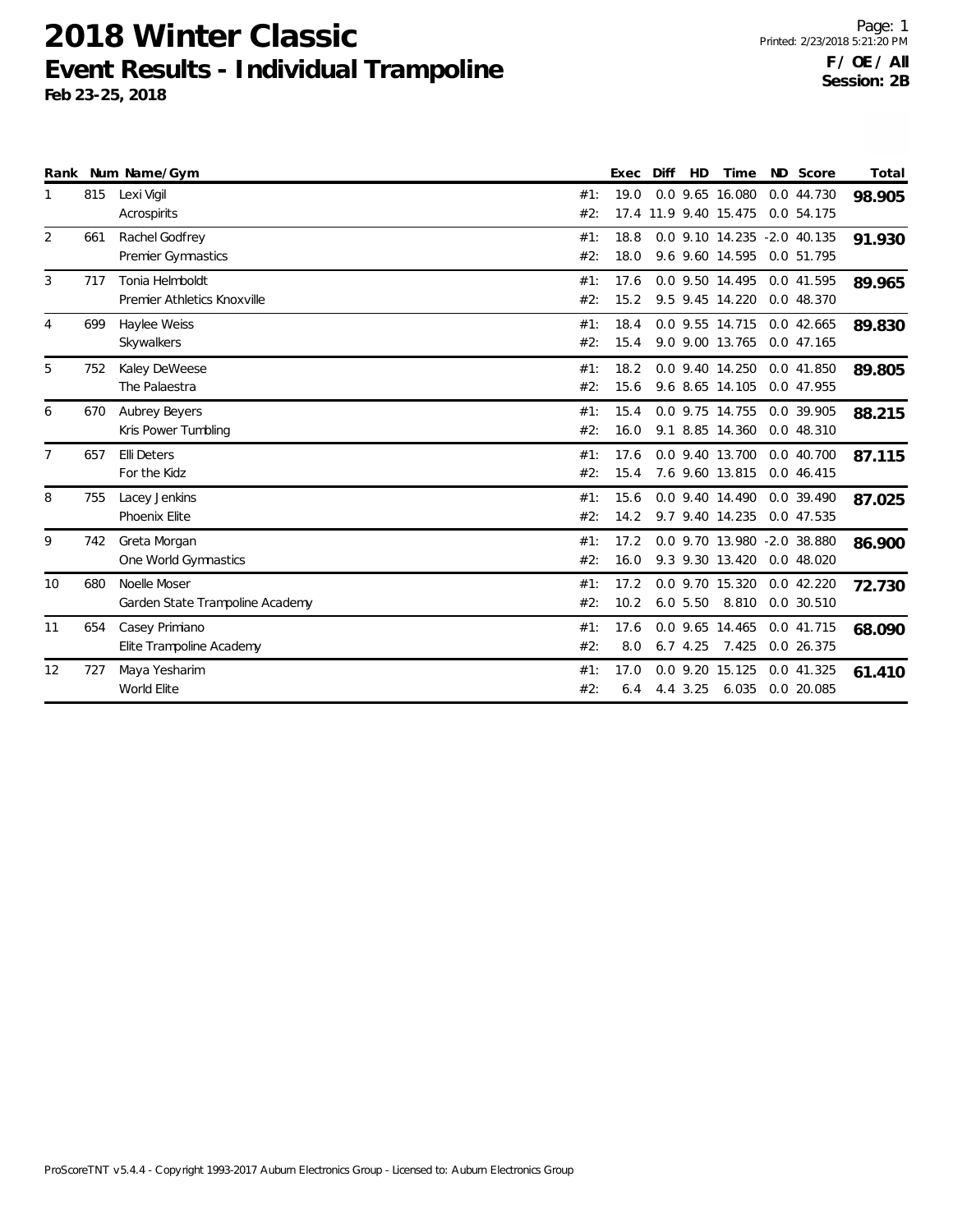| Rank         |     | Num Name/Gym                                            |            | Exec         | Diff | HD                  | Time                                     | ND Score                       | Total              |
|--------------|-----|---------------------------------------------------------|------------|--------------|------|---------------------|------------------------------------------|--------------------------------|--------------------|
| $\mathbf{1}$ | 639 | Logan Gilbert<br>3T1                                    | #1:<br>#2: | 19.0         |      |                     | 0.0 9.50 17.110<br>16.0 14.4 9.00 16.068 | 0.055.468                      | 0.0 45.610 101.078 |
| 2            | 515 | Zachary Ramacci<br>Midwest Training                     | #1:<br>#2: | 18.2         |      |                     | 0.0 9.80 16.335<br>15.2 14.0 9.30 15.220 | $-0.2$ 44.135<br>0.0 53.720    | 97.855             |
| 3            | 600 | Elijah Vogel<br>Airborne Gymnastics and Dance           | #1:<br>#2: | 18.8         |      |                     | 0.0 9.15 15.945<br>14.0 13.7 9.00 14.555 | 0.0 43.895<br>0.0 51.255       | 95.150             |
| 4            | 647 | <b>Weston Sitz</b><br>Eagle Gymnastics Academy          | #1:<br>#2: | 18.0         |      |                     | 0.0 9.50 15.880<br>15.2 11.1 9.05 14.915 | 0.0 43.380<br>0.050.265        | 93.645             |
| 5            | 826 | Jett Lively<br>World Champions Centre                   | #1:<br>#2: | 17.4         |      |                     | 0.0 9.70 15.585<br>13.6 11.2 9.70 14.560 | 0.042.685<br>0.0 49.060        | 91.745             |
| 6            | 575 | Andrew Kehias<br>Top Star Training Center               | #1:<br>#2: | 18.6<br>14.2 |      |                     | 0.0 9.35 15.060<br>9.9 9.00 14.350       | 0.043.010<br>0.047.450         | 90.460             |
| 7            | 593 | Raf Bryant<br><b>Integrity Athletics</b>                | #1:<br>#2: | 15.4         |      |                     | 0.0 9.60 15.680<br>13.0 11.2 9.15 14.495 | 0.040.680<br>0.0 47.845        | 88.525             |
| 8            | 631 | Riley Jaspers<br><b>Gleasons Gymnastics Maple Grove</b> | #1:<br>#2: | 15.6         |      |                     | 0.0 9.80 15.060<br>13.6 10.3 9.30 14.715 | 0.040.460<br>0.0 47.915        | 88.375             |
| 9            | 549 | Zeke Dayton<br>Wasatch T&T                              | #1:<br>#2: | 17.0         |      |                     | 0.0 9.90 14.082<br>14.0 10.7 8.95 13.380 | 0.0 40.982<br>0.0 47.030       | 88.012             |
| 10           | 568 | Jonathan Reagan<br>Flip Force Gymnastics                | #1:<br>#2: | 16.8<br>12.6 |      |                     | 0.0 9.70 15.650<br>8.7 9.15 15.065       | 0.042.150<br>0.0 45.515        | 87.665             |
| 11           | 577 | Alioune Drame<br>Dynamite Gymnastics                    | #1:<br>#2: | 15.6         |      |                     | 0.0 9.55 14.810<br>12.4 10.9 8.60 14.420 | 0.0 39.960<br>0.0 46.320       | 86.280             |
| 12           | 645 | Joshua Rasoul<br>So Cal TTC                             | #1:<br>#2: | 17.8<br>11.8 |      |                     | 0.0 9.50 15.530<br>7.7 7.05 12.205       | 0.0 42.830<br>0.0 38.755       | 81.585             |
| 13           | 613 | Logan Neff<br><b>Integrity Athletics</b>                | #1:<br>#2: | 15.8<br>9.6  |      |                     | 0.0 9.20 15.375<br>7.3 6.55 10.890       | 0.0 40.375<br>0.0 34.340       | 74.715             |
| 14           | 601 | Aidan Casey<br>Seattle Gymnastics-Ballard               | #1:<br>#2: | 16.2<br>7.4  |      | 6.94.80             | 0.0 9.00 15.895<br>7.420                 | 0.0 41.095<br>0.0 26.520       | 67.615             |
| 15           | 545 | Charlie Larson<br>Gleasons Gymnastics Maple Grove       | #1:<br>#2: | 10.4<br>8.6  |      | 0.05.70<br>7.9 5.30 | 8.970<br>8.785                           | 0.0 25.070<br>0.0 30.585       | 55.655             |
| 16           | 614 | <b>Trevor Harder</b><br><b>Flip Force Gymnastics</b>    | #1:<br>#2: | 18.2<br>1.4  |      | $1.7$ $1.00$        | 0.0 9.80 16.895                          | 0.0 44.895<br>1.735 -0.6 5.235 | 50.130             |
| 17           | 534 | Julian Wright<br>Silver Stars Gymnastics                | #1:<br>#2: | 5.0<br>6.0   |      | 0.02.90<br>4.2 3.40 | 4.780<br>6.115                           | $0.0$ 12.680<br>0.0 19.715     | 32.395             |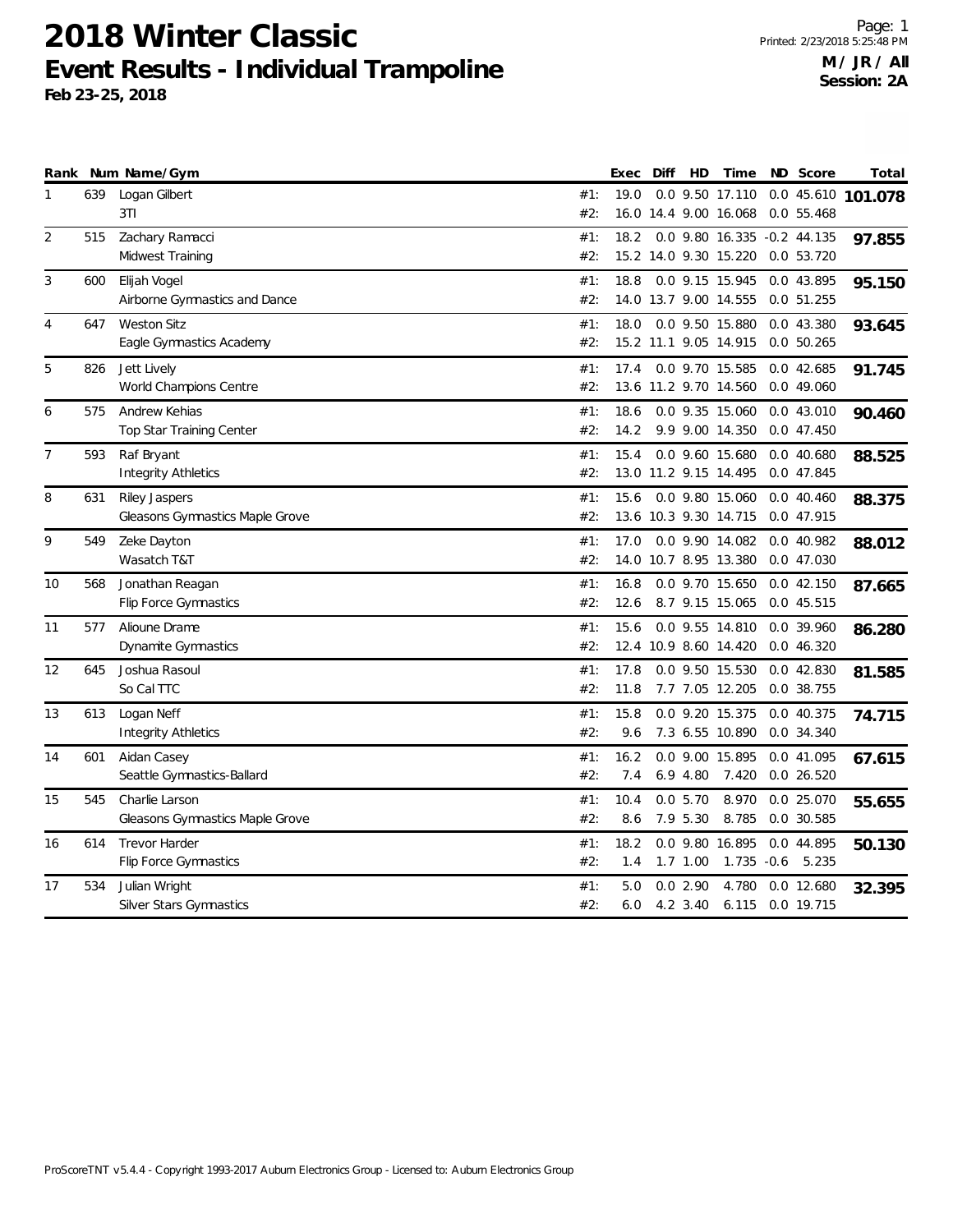|                |     | Rank Num Name/Gym                    |     | Exec | Diff | HD | Time                  | <b>ND</b> | Score        | Total  |
|----------------|-----|--------------------------------------|-----|------|------|----|-----------------------|-----------|--------------|--------|
| 1              | 617 | Ellen Heinen                         | #1: | 18.2 |      |    | 0.0 9.60 15.460       |           | 0.043.260    | 95.780 |
|                |     | <b>T&amp;T Express</b>               | #2: |      |      |    | 15.2 13.7 9.05 14.570 |           | 0.052.520    |        |
| 2              | 610 | Sydney Senter                        | #1: | 17.8 |      |    | 0.0 9.40 15.510       |           | 0.042.710    | 95.335 |
|                |     | Hawaii Academy                       | #2: |      |      |    | 15.2 13.3 9.60 14.525 |           | 0.052.625    |        |
| 3              | 624 | Lauryn Screen                        | #1: | 18.8 |      |    | 0.0 9.70 15.710       |           | 0.044.210    | 94.030 |
|                |     | Elite Trampoline Academy             | #2: |      |      |    | 15.4 11.0 9.30 14.120 |           | 0.0 49.820   |        |
| 4              | 607 | Kayttie Nakamura                     | #1: | 17.6 |      |    | 0.0 9.70 14.535       |           | 0.0 41.835   | 93.995 |
|                |     | Hawaii Academy                       | #2: |      |      |    | 15.8 12.5 9.50 14.360 |           | 0.052.160    |        |
| 5              | 524 | Mary Gallagher                       | #1: | 18.4 |      |    | 0.0 9.50 14.995       |           | 0.0 42.895   | 93.530 |
|                |     | Elite Trampoline Academy             | #2: | 17.2 |      |    | 9.1 9.70 14.635       |           | 0.0 50.635   |        |
| 6              | 521 | Maia Amano                           | #1: | 18.2 |      |    | 0.0 9.70 14.725       |           | 0.042.625    | 92.470 |
|                |     | Hawaii Academy                       | #2: |      |      |    | 14.4 12.5 8.75 14.195 |           | 0.0 49.845   |        |
| $\overline{7}$ | 633 | Jenna Mazza                          | #1: | 17.6 |      |    | 0.0 9.40 15.200       |           | $0.0$ 42.200 | 91.170 |
|                |     | Elite Trampoline Academy             | #2: |      |      |    | 14.6 11.2 9.15 14.020 |           | 0.0 48.970   |        |
| 8              | 527 | Tarynn Van Natta                     | #1: | 17.8 |      |    | 0.0 9.60 15.125       |           | 0.0 42.525   | 89.710 |
|                |     | <b>Integrity Athletics</b>           | #2: | 13.4 |      |    | 9.9 9.50 14.385       |           | 0.0 47.185   |        |
| 9              | 636 | Erin Dirr                            | #1: | 17.6 |      |    | 0.0 9.50 14.810       |           | 0.0 41.910   | 89.070 |
|                |     | <b>MJM Studios</b>                   | #2: | 14.6 |      |    | 9.7 8.70 14.160       |           | 0.047.160    |        |
| 10             | 532 | Ella Manfre                          | #1: | 17.8 |      |    | 0.0 9.45 14.720       |           | 0.0 41.970   | 89.015 |
|                |     | Garden State Trampoline Academy      | #2: | 14.8 |      |    | 9.4 9.25 13.595       |           | 0.0 47.045   |        |
| 11             | 518 | Isabela Garza                        | #1: | 17.0 |      |    | 0.0 9.20 15.380       |           | 0.0 41.580   | 88.885 |
|                |     | Victoria Gymagic Inc.                | #2: | 14.8 |      |    | 9.3 8.80 14.405       |           | 0.0 47.305   |        |
| 12             | 589 | Allie Singer                         | #1: | 17.0 |      |    | 0.0 9.10 14.185       |           | $0.0$ 40.285 | 88.810 |
|                |     | World Elite                          | #2: | 15.0 |      |    | 9.8 9.50 14.225       |           | 0.048.525    |        |
| 13             | 528 | Anna Cate Goodson                    | #1: | 16.8 |      |    | 0.0 9.50 14.695       |           | 0.0 40.995   | 88.255 |
|                |     | Merino Trampoline Gymnastics Academy | #2: |      |      |    | 14.6 10.0 9.30 13.360 |           | 0.047.260    |        |
| 14             | 628 | TaraJan Helmboldt                    | #1: | 17.4 |      |    | 0.0 9.65 14.415       |           | 0.0 41.465   | 88.235 |
|                |     | Premier Athletics Knoxville          | #2: | 14.6 |      |    | 9.5 8.90 13.770       |           | 0.0 46.770   |        |
| 15             | 570 | McKenzie Petrich                     | #1: | 15.8 |      |    | 0.0 9.55 14.585       |           | 0.0 39.935   | 87.130 |
|                |     | Ultimate Air                         | #2: | 14.6 |      |    | 8.4 9.60 14.595       |           | 0.0 47.195   |        |
| 16             | 595 | Nikita Oberoi                        | #1: | 16.6 |      |    | 0.0 9.40 13.955       |           | 0.0 39.955   | 86.265 |
|                |     | Dulles Gymnastics Academy            | #2: | 14.0 |      |    | 9.1 9.60 13.610       |           | 0.0 46.310   |        |
| 17             | 827 | Abigail Unger                        | #1: | 16.6 | 0.0  |    | 9.25 13.605           | 0.0       | 39.455       | 84.085 |
|                |     | World Champions Centre               | #2: | 13.2 |      |    | 9.1 9.15 13.180       |           | 0.0 44.630   |        |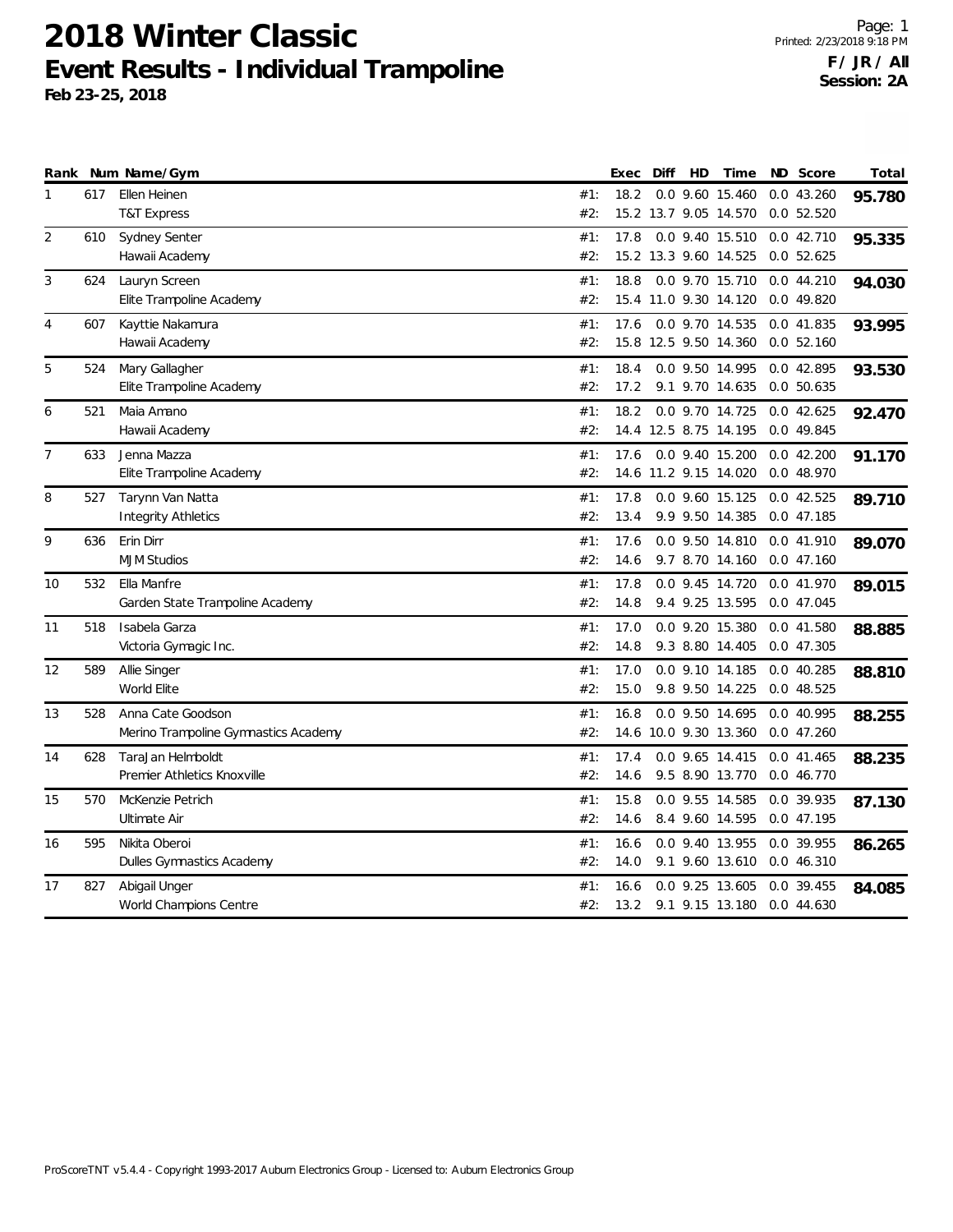|                |     | Rank Num Name/Gym                                      |            | Exec        | Diff | HD         |                                                                                |                            | Time ND Score      | Total                                  |
|----------------|-----|--------------------------------------------------------|------------|-------------|------|------------|--------------------------------------------------------------------------------|----------------------------|--------------------|----------------------------------------|
|                | 756 | <b>Stewart Pritchard</b><br>Ultimate Air               | #1:<br>#2: | 18.8        |      |            | 15.4 12.4 7.70 15.405 __ 50.905                                                |                            |                    | 5.6 8.95 18.750 -0.2 51.900 102.805    |
| $\overline{2}$ | 749 | Paul Bretscher<br>Merino Trampoline Gymnastics Academy | #1:<br>#2: |             |      |            | 13.0 15.8 8.95 16.125 __ 53.875                                                |                            |                    | 16.4 6.3 8.80 17.395 __ 48.895 102.770 |
| 3              | 688 | Joseph Isenberg<br>Elite Trampoline Academy            | #1:<br>#2: |             |      |            | 15.4 13.2 9.25 15.655 __ 53.505                                                |                            |                    | 16.8 5.0 9.20 16.265 __ 47.265 100.770 |
|                | 771 | David Ford<br>Airborne Gymnastics and Dance            | #1:<br>#2: |             |      |            | $17.2$ 5.0 9.05 16.840 $\ldots$ 48.090<br>13.8 12.5 8.70 16.575 __ 51.575      |                            |                    | 99.665                                 |
| 5              | 679 | Calvin Fry<br>Amplify Gymnastics                       | #1:<br>#2: |             |      |            | $16.6$ 5.0 9.30 16.330 $-.47.230$<br>13.6 14.0 9.05 15.505 __ 52.155           |                            |                    | 99.385                                 |
| 6              | 663 | Tristan Ackerson<br><b>MJM Studios</b>                 | #1:<br>#2: |             |      |            | 17.6 3.6 9.35 17.100 -2.0 45.650<br>14.0 12.8 8.40 14.655 __ 49.855            |                            |                    | 95.505                                 |
|                | 728 | <b>Isaac Rowley</b><br>Eagle Gymnastics Academy        | #1:<br>#2: | 18.0<br>8.0 |      |            | 5.6 9.25 17.845 $\qquad$ 50.695<br>8.6 4.40 8.915                              |                            | . 29.915           | 80.610                                 |
| 8              | 818 | Ruben Padilla<br>Tornado Sport Club                    | #1:<br>#2: | 17.4        |      |            | $5.6$ 9.00 15.855 $\ldots$ 47.855<br>5.8 6.9 3.60 6.388 $_{\leftarrow}$ 22.688 |                            |                    | 70.543                                 |
| 9              | 703 | <b>Andrew Davis</b><br>Scottsdale Gymnastics           | #1:<br>#2: | 14.6<br>1.4 |      |            | 5.7 8.35 16.680 -2.0 43.330<br>2.0 0.75 1.820 $\frac{1}{2}$ 5.970              |                            |                    | 49.300                                 |
| 10             | 762 | Aliaksei Shostak<br><b>T&amp;T Express</b>             | #1:<br>#2: | 4.0<br>1.8  |      | $0.0$ 1.80 | 3.780<br>2.0 0.85 1.835                                                        | $\Delta\Delta\Delta\Delta$ | 9.580<br>$-$ 6.485 | 16.065                                 |